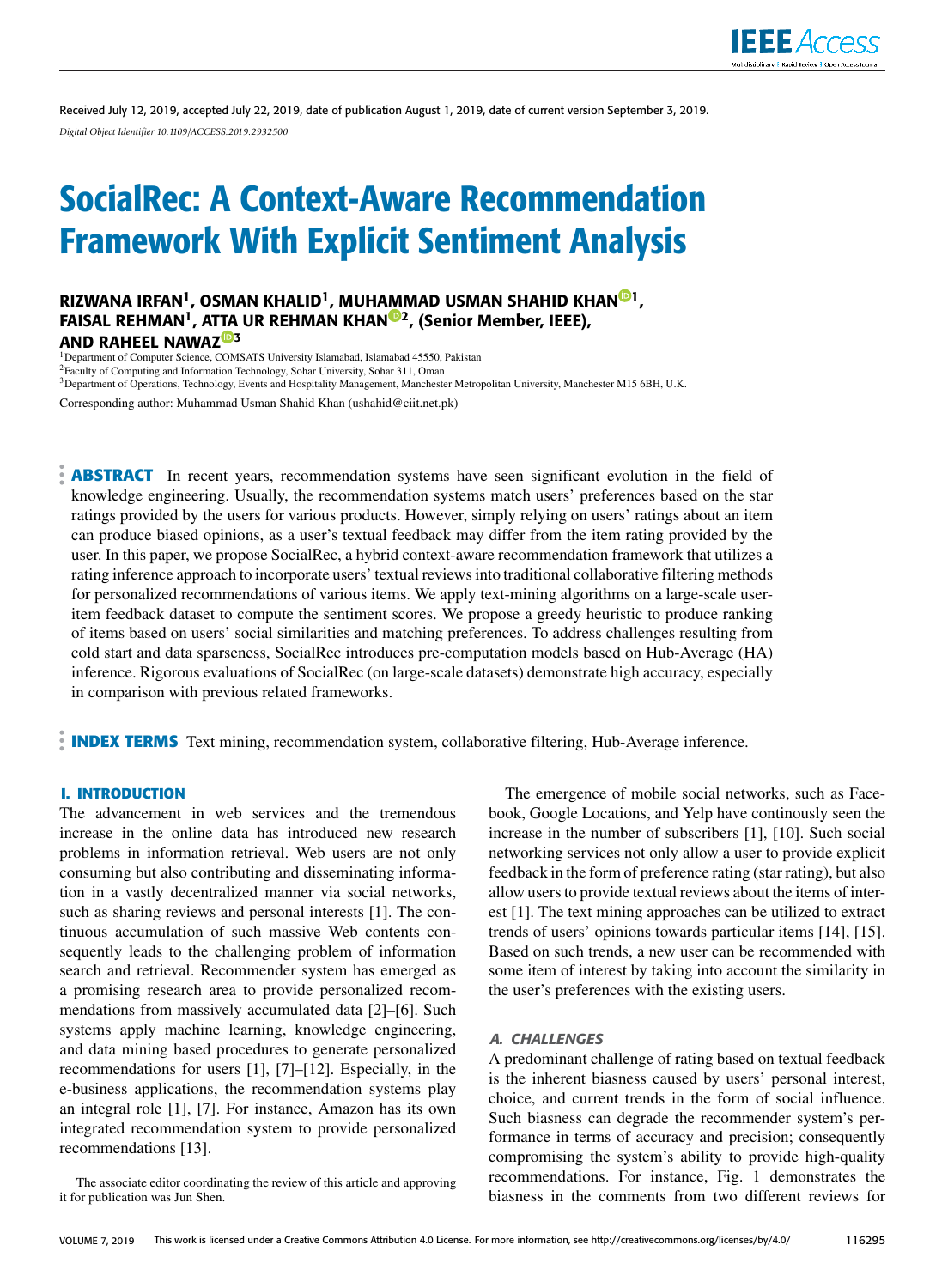

**FIGURE 1.** Example of biasness in user's rating.

a restaurant. There is a clear difference of opinion in rating assignments by the two reviewers. As shown in Fig. 1, the two users Clif and Michelle wrote about quality of a restaurant in LA, USA. Both the users have provided a positive feedback and seem to be pleased with their experience at the restaurant. The users described the restaurant service with multiple positive words, such as ''perfection'', ''great experience'', "awesome". However, the first user gave 5 stars to the restaurant whereas the second user gave 3 stars.

User-generated preference rating can play a significant role in the popularity of a venue of interest. However, such rating systems are often targeted by rating spammers who seek to distort the perceived popularity of a venue by creating fraudulent rating. To improve the popularity of any particular venue, one of the business tricks is to hire people who make fake identity and rate the desired venue high by assigning highest star rating. Such rating will increase the overall popularity of the venue and the targeted venue becomes popular amongst the other venues not representing the actual popularity trend.

# B. MOTIVATION

In scientific literature, several works, such as [2], [7], [9], [16], [17] have applied Collaborative Filtering (CF) to the recommendation problem. The CF-based approaches intend to generate recommendations based on the similarity in actions and preferences of users [18]–[21]. Generally, CF-based recommendation systems operate on the ratings entered by users in the form of explicit feedbacks, usually from a 1-to-5 rating scale. However, many users prefer to use free form text to express their opinions. Reviews written by tourists about tourist spots are popular source of information that may influence users' decisions to choose among the spots [22]. For instance, a user may want to acquire information about a certain feature or aspect of a venue, such as quality of service and decor. Despite the importance of such information, CF-based recommendation systems ignore the significance of feedback embedded in the textual review, especially in a scenario when enough explicit feedback in the form of numerical rating is not available [21]. Therefore, it is important to bridge the gap between recommendations based on numeric ratings, and those of users' opinions entered as free text to reach an unbiased rating about an item/venue.

# C. CONTRIBUTIONS

In this paper, we propose SocialRec, a hybrid context-aware recommendation framework that performs recommendations based on mining and analysis of users' textual feedbacks. We attempt to address some of the inherent issues of recommendation systems, such as cold start and data sparseness. To address the cold start, our framework utilizes the Hub-Average (HA) inference model [23] that maintains a precomputed list of most popular venues in a user's current vicinity. To address data sparseness caused by zero similarity values, we enhanced the CF algorithm by utilizing textual review as an additional source of user preferences. To make our system context-aware, we consider the region, e.g., a user's current city, and the category of item of interest, of which the user wants the recommendations.

In summary, the contributions of our work are as follows.

- We proposed a Context-Aware Recommendation Framework, termed as *SocialRec* that utilized the aggregated preference score acquired from preference rating and textual opinion to suggest optimal venues recommendations.
- A data pre-processing phase is introduced to minimize the data sparseness and cold start problem.
- We perform extensive experiments on our internal Open-Nebula cloud setup. The experiments were conducted on real-world ''Yelp'' dataset [17].

The rest of the paper is organized as follows. Section 2 discusses the related work. Section 3 presents the system overview. In Section 4, we discuss the *SocialRec* framework. Section 5 presents the performance evaluation with simulation results, and Section 6 concludes the paper.

## **II. RELATED WORK**

In the past, most work focused on predicting the user's preferences by utilizing the collaborative filtering based methods [1], [18], [24]–[26]. The authors in [27] proposed a collaborative sequential map filtering algorithm for E-learning. The proposed algorithm is designed to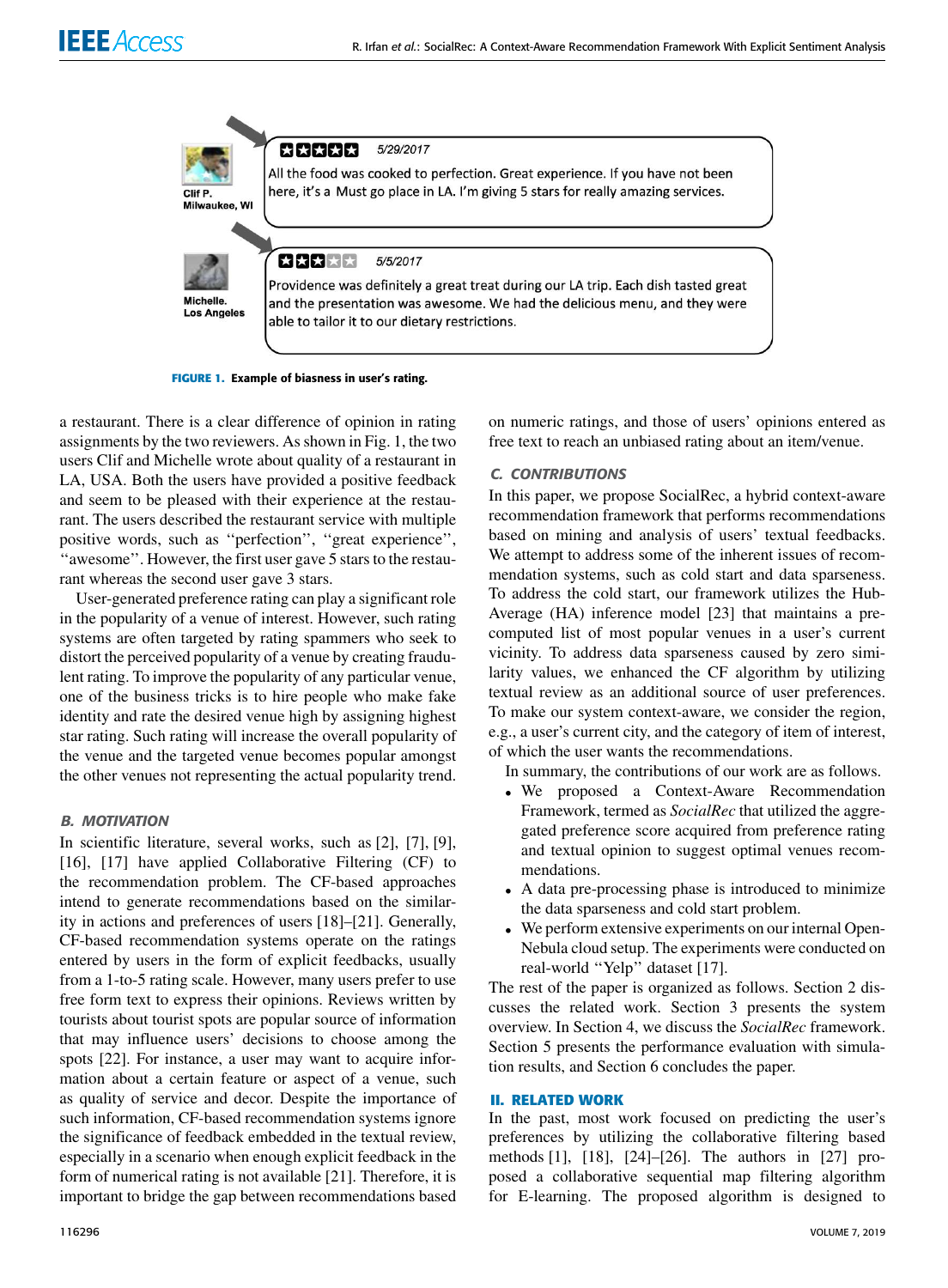assist users in accessing learning resources for individual as well as collaborative learning. Jain *et al.* proposed a movie recommendation system based on collaborative and content-based filtering [28]. The authors in [2] utilized GPS trajectories of the travelling passengers and geotagged photos with collaborative filtering to recommend preferred point of interests to tourists. In [9], the authors utilized collaborative filtering to produce recommendation for a group of users that satisfy the most members of the group. The authors applied Ant Colony Algorithm on a dataset filtered with Hubs/Authorities approach to compute the expert users and popular venues. The new user is then recommended with venues that were visited by the experts whose preferences match with the new user. Cui *et al.* in [29] proposed a contextaware recommendation algorithm with two level SVD named CTLSVD. First, the authors divide the rating matrix into user matrix and item matrix. Then, more refined factor vectors are extracted and SVD is applied to divide the user and item matrix into two matrices. Finally, the time as contextual information is utilized to filter out the unsuitable recommendation results to improve the overall quality of recommendations. Irfan *et al.* applied multiple objective optimization to compute an optimal list of venues against a given user's preferences [10]. A main issue with approaches based on collaborative filtering is that they are compute intensive and consume a major chunk of memory if the data size is quite large. Moreover, a user's rating may be biased and may not actually reflect the textual feedback of a user. This motivated the inclusion of text mining approaches in the field of recommendation systems.

Recently, many scientific literatures (e.g., [14], [30]–[40]) have applied text mining approaches to improve performance of recommendation systems by augmenting numerical rating with sentiment analysis of textual reviews. The authors in [30] performed the sentiment analysis of textual data extracted from Facebook and Twitter to capture the emotional state of a user when he/she is performing the review and then used this information to address the cold start issue. Teso *et al.* applied text mining techniques to the online available usergenerated content and analyzed shared reviews to find the gender of users [14]. The authors intended to extract the differences between male and female discourses in a specific product category. In [31], the authors used logistic regression in sentiment analysis to compute a user's sentiment score. The authors built an item-feature matrix to calculate the improved similarity of items for recommendations. Yang *et al.* utilized text mining on textual contents posted on social gaming sites to find the personality traits of a player [32]. Recommendation is then performed based on the similarity between the traits of the user and the game. The authors in [33] proposed a time-aware recommender system with an assumption that a user's preferences may change over time. The authors classify users with similar vocabulary in the given reviews in same groups, and then compute the similarity between authors based on sentiment analysis of reviews.

VOLUME 7, 2019 116297

An on demand ubiquitous venue recommendation system was proposed by Liu *et al* [39]. The authors utilized explicit ratings, an implicit opinion, and collaborative filtering method to provide optimal venue recommendations. The authors introduced a method termed as PORE to infer a user's preference and to recommend venues to users. Similarly, a personalized venue recommendation system is introduced by Taylor *et al.* [37] that utilized textual contents from *TripAdvisor* and introduced aspect-based opinion mining technique to discover users' preferences for venue selection. A similar approach is presented in [38] and [39] that keep track of users' traveling point-of-interest, reduce computation cost, and suggest the best route to the user by utilizing the users' textual comments. Differing from the aforementioned work, in our paper we do not keep track of user's travel point-of-interest that causes heavy computation. In [41], the authors propose a scheme for social image tag refinement. The proposed approach considers user, visual, and tag information with a tri-clustered tensor completion framework to improve the social image tagging. Shu *et al.* proposed a weakly-shared Deep Transfer Network (DTN) to translate cross-domain information from web texts domain to image domain [42]. The authors modeled two stacked autoencoders that takes paired input of text and image, followed by multiple parameter-sharing network layers at the top. The output of the shared layer in DTN yields the translator function that can be used to transfer cross-modal information. Cambria *et al.* [43] presented a language visualization and analysis system for concept-level sentiment analysis. They presented a vector space model, AffectiveSpace 2, that performs reasoning by analogy on natural language concepts, even when these are represented by highly dimensional semantic features [44].

In contrast to the above mentioned approaches, our proposed framework specifically targets the venue recommendation systems, and similarity computations among users by utilizing rating inference approach, which infer the numerical rating from textual reviews so that users' preferences can easily be fed into existing CF methods that predict the users' interests and preferences for an unvisited venue. To address the data sparsity problem usually found in most of the existing schemes, we introduce a pre-processing phase to find the mutual reinforce relationships among users and venues. The venues and users are given scores, and venues with higher scores are recommended to a new user. In the following Section, we discuss proposed system components.

#### **III. SYSTEM OVERVIEW**

This section provides an overview of the proposed system along with major components. The proposed *SocialRec* framework maintains a record of sentiment score for each review by detecting polarity from the textual review given by a user. Moreover, a rating history is also maintained that contains a record of the venues' preference rating, the users' information, and venues' information whose feedback is provided by the users.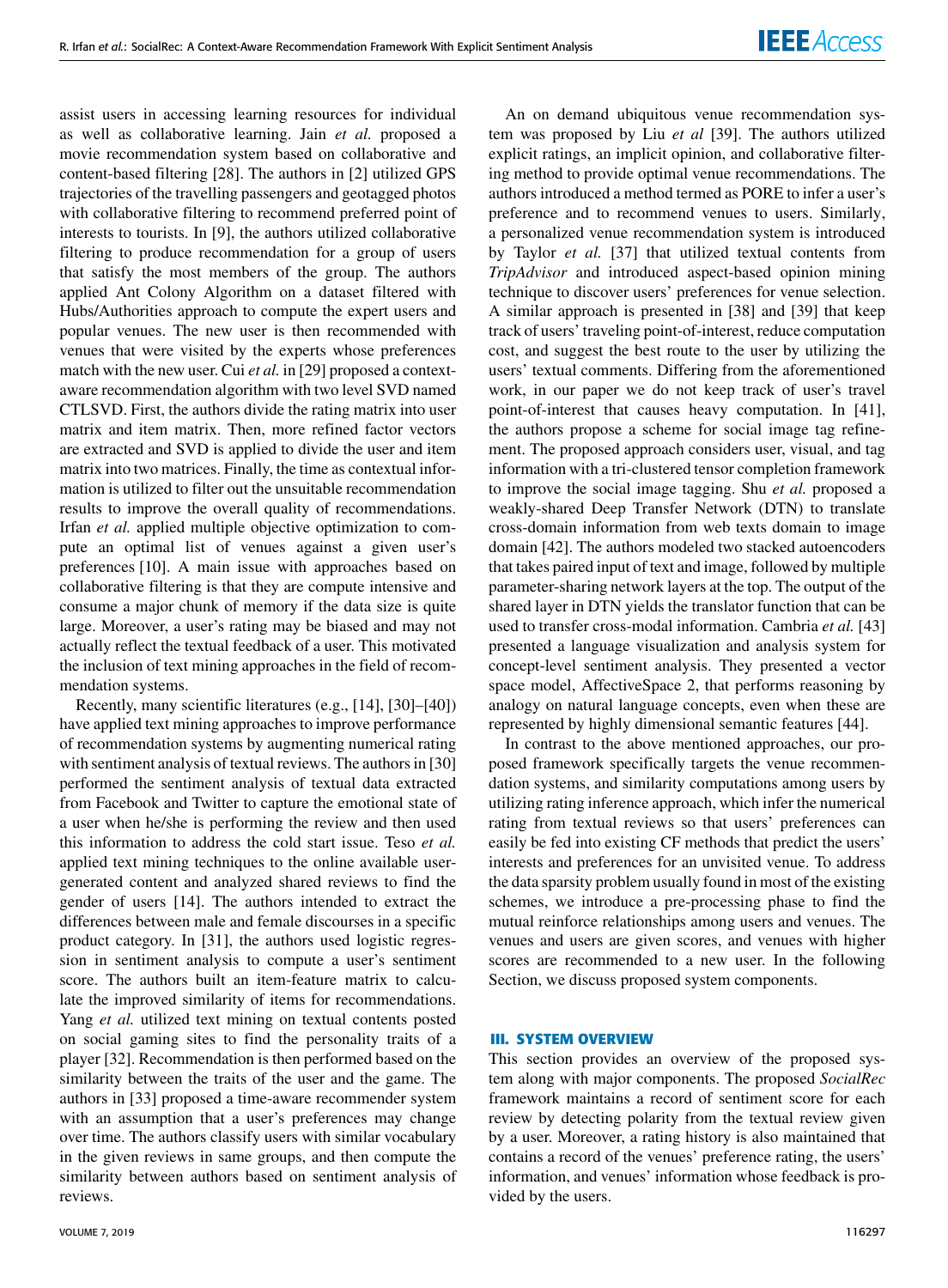

**FIGURE 2.** Polarity detection with machine learning algorithms.

As indicated in **Fig. 2**, the proposed framework architecture comprises of four modules, namely: (a) review preprocessing module, (b) review analysis module (c) polarity detection module, and (d) recommendation module. The pre-processing module transforms the unstructured textual data into tokenized and structured format by eliminating noisy text, such as spelling mistakes, grammatical errors, and improper casing [34]. Pre-processing module ensures the quality of the text in terms of comprehensibility and representativeness. Various steps, such as tokenization, word stemming, and stop-word removal have been implemented to refine the text for further offline processing. Moreover, we define the boundaries of the text for sentence-wise better understanding. All the above-mentioned pre-processing phases refine the data that will be aggregated and utilized during the next review analysis module.

Review analysis module analyzes each and every sentence of the review and categorizes the words in each sentence according to the grammatical structure. Part-of-Speech (POS) tagging technique have been implemented to categorize the words of the sentence syntactically that play a vital role in identification of relevant feature and opinion of the comment generated by a reviewer. Moreover, we proposed a method to extract the relevant features that are mostly under discussion in feature extraction process.

In polarity detection phase we compute the polarity of every single sentence in a review using different classification algorithms, such as Naïve Bayes and Support Vector Machine (SVM) [35]. Such classification algorithms assign a polarity score to every sentence in a review. Finally, we calculate the aggregated polarity score of every review that can be further utilized for the online recommendation process.

Online recommendation module inputs the sentiment score of the review and recommends the top-N venues for an

active reviewer (N is the number of venues recommended by the framework). The recommendation module computes numerical ranks of reviewers and venues by utilizing the HA-based inference model [45]. The basic idea of the HA-based inference model is to assign ranking to the reviewers and venues based on a mutual reinforcement relationship [45]. A reviewer is assigned a higher rank (and called as expert in later the text), if the reviewer has given feedback about many higher ranked venues. Similarly, a venue gets a higher score (called as popular in the later text) if the venue is given feedback by many higher ranked reviewers [23] , [46]. Moreover, the recommendation module computes a similarity graph of the expert reviewers. The reviewers and venues that have very low scores are pruned from the dataset during online recommendation phase to reduce the online processing time. The recommendation module utilizes a heuristic based approach to generate suggestions in the form of venues that best matches a user's preferences. The venues at the top of the recommendation list will be the ones that most satisfy the user's preferences.

#### **IV. THE SOCIALREC FRAMEWORK**

In this section, we discuss in detail the computations involved in various phases of the proposed framework. **Table 1** lists some of the selected parameters used in the framework.

#### A. REVIEW PRE-PROCESSING PHASE

As discussed earlier, the purpose of the pre-processing phase is to remove noisy text, such as grammatical mistakes, spelling errors, improper casing, ad-hoc abbreviations, incorrect punctuations, and malformed sentences from the users' input reviews [36]. Such noisy text can complicate the text mining process and increase the dimensionality of the text. Scientific literature witnessed the implication of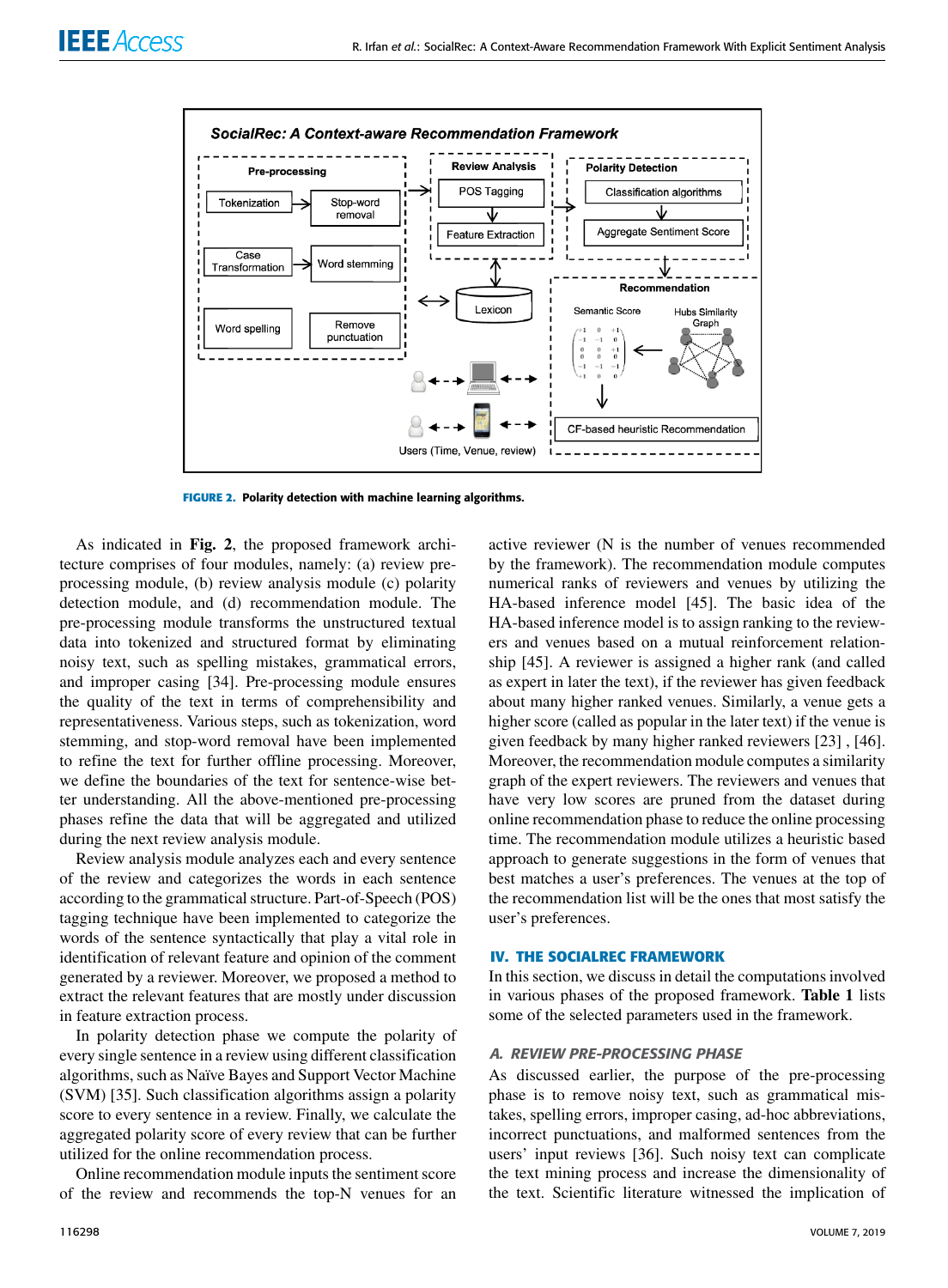**IEEE** Access

#### **Algorithm 1** Sentence Boundaries Transformation

**Input:** A set *R* of reviews **Output:** A set  $R'$  of bounded sentences in a review set  $R$ . Definitions:  $\{D\}$  = set of pre-defined words in a dictionary, *w* = set of words in a review. 1: **for each** word w ∈ R **do** 2: **if** w.end ="." and w.end  $-1 \neq D[i]$  **then** 3: *SentenceBoundary(true)* 4:  $R^{'} \leftarrow R^{'} \cup \{w\}$ 5: *capitalize (0, w.end* +1*)* 6: **else** if *w.end* = "." **then** 7: *capitalize (0, w.end* +1*)* 8: *R*  $\kappa' \leftarrow R' \cup \{w\}$ 9: **else** 10: *SentenceBoundary(false)* 11: **end if** 12: **if** w.end  $=$ "." and 13: w.end  $+1$  = digit or w.end  $-1$ = digit **then** 14: *SentenceBoundary(false)* 15: **end if** 16: **end for** 17:**return** *R* ′

#### **TABLE 1.** Notations and their meaning.

| <b>Notation</b>      | Meaning                                  |
|----------------------|------------------------------------------|
|                      | Vocabulary set                           |
| $W_k$                | kth word in the dictionary               |
| $b_i$                | Feature vector with <i>j</i> th sentence |
| $\overrightarrow{S}$ | <i>i</i> th sentence                     |
| C                    | Review class C                           |
| R                    | Set of <i>n</i> reviews                  |
| $M_r$                | User to venue matrix                     |
| $p_v$                | Score of popular venues                  |
| $e_u$                | Score of expert reviewers                |
| $S_{\chi\gamma}$     | Set of venues rated by x and y           |
| $r_{\rm xv}$         | Rating of venue x by user $\nu$          |

pre-processing phase as a substantial improvement of text classification process [36]. The common pre-processing steps considered in the paper are discussed in the subsequent text.

#### 1) WORD STEMMING, TOKENIZATION, AND STOP-WORD REMOVA

Tokenization is the process of splitting the sentence into different words, such as number, punctuation marks, and names [47]. Another morphological technique is removestop-word. Stop-words, such as ''the'', ''am'', ''an'', and ''a'', construct the syntactic structure of the sentence and are the most frequently occurring words. However, these words do not contribute enough to represent the information [36], [47]. Therefore, stop-words are removed from the text corpus. Word stemming is another morphological technique that refers to a linguistic normalization to remove the prefixes and suffixes from a word. For instance, the word ''connection'' is reduced to the root word ''connect.''

## 2) LOWER TO UPPER CASE TRANSFORMATIO

Proper use of lower case and upper case is necessary for the syntactic interpretation of the sentence. Syntactically correct sentences end with predefined punctuation markers, such as exclamation mark (!), full stop (.) and interrogation mark (?). We have employed rule-based approach to identify sentence boundaries in noisy text. Sentence boundary detection comprises of two major tasks: (a) identifying end of sentences based on correct punctuation mark implication and (b) disambiguation of full stop (.) from decimal point and abbreviated ending. Basic steps for sentence boundary detection are presented in **Algorithm 1**. If the word end with a symbol ''.'' and the word is not preceded by a pre-defined set of words defined in the dictionary (e.g., Org., Prof.) then, the symbol ''.'' can be treated as a sentence boundary. The alphabet immediately after the sentence boundary can be converted into uppercase letter. Moreover, the symbol "." will be ignored if it appears immediately after or before the digit.

#### 3) IRRATIONAL USE OF PUNCTUATION MARKS

Irrational use of punctuation also causes noise in the text. If a punctuation symbol is a valid mark and appears at the end of the sentence, then only one instance of the symbol will be retained in the sentence. Similarly, if the symbol is not a valid punctuation mark, then the symbol can be removed from the sentence. For instance, a visitor posted a review may read as follows: ''*Grape leaves are a popular starter. An order yields a little collection of cigar shaped rolls with the perfect ratio of soft, supple leaves and flavorful rice!!!!!!!!!''* The previous sentence is refined in pre-processing as follows: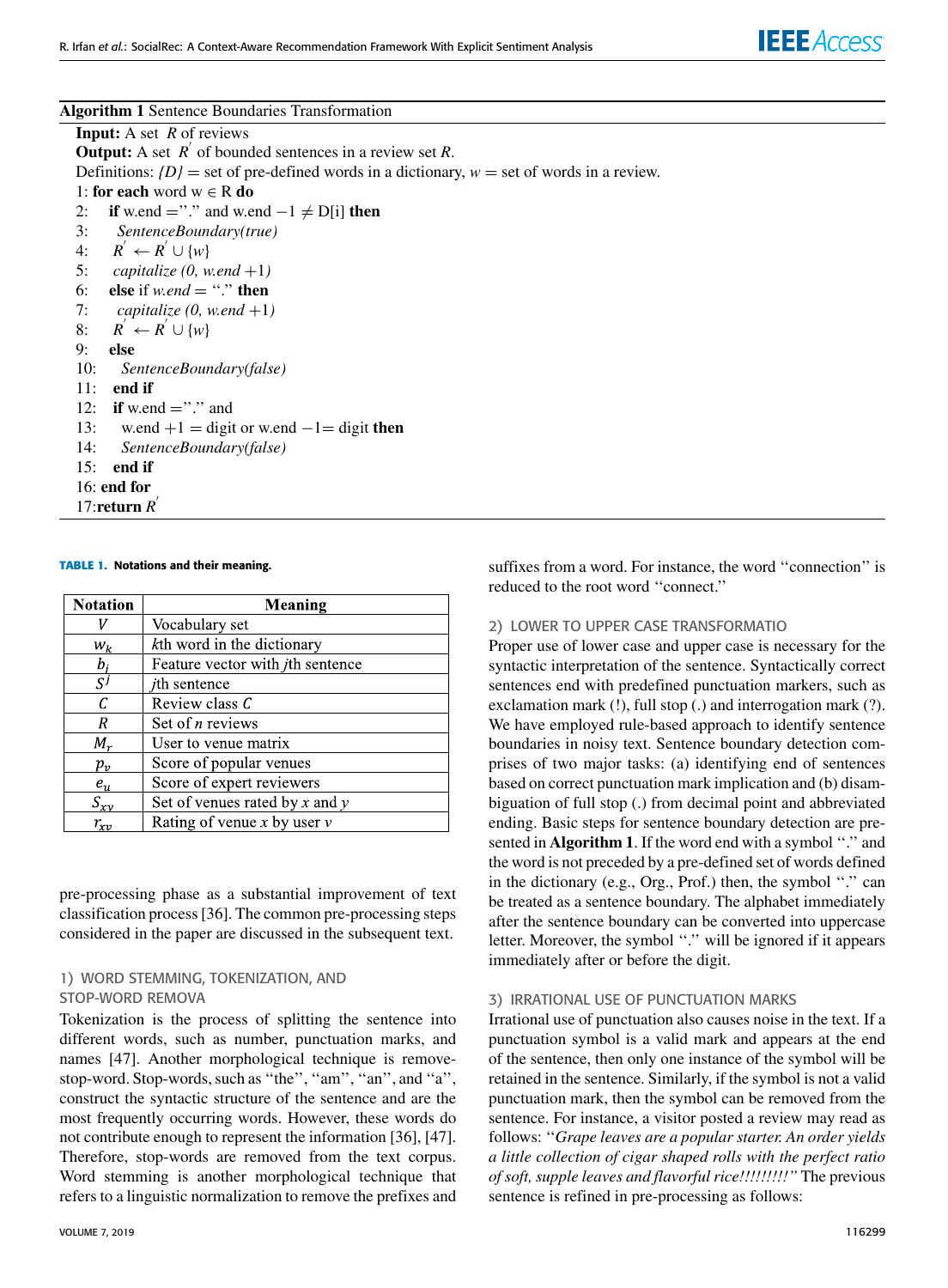# **Algorithm 2** Feature-Opinion Extraction

**Input:** A collection of *n* number of reviews  $R = \{r_1, r_2, r_3, \ldots, r_n\}$ **Output:** *FPlist* = A set of opinion-feature pair. 1: tempF  $\leftarrow \emptyset$ ; tempAdj $\leftarrow \emptyset$ ; c $\leftarrow 0$ 2: **for each** *sentence s in Review R* **do** 3: *P* ←*ExtractOpinion (s, adj)* 4:  $tempAdj_s \leftarrow P$ 5: *OFP<sup>s</sup>* ←*(user\_id, venue\_id, s\_id,*∅, *tempAdj<sup>s</sup>* ) 6: **end for** 7: **for each** *sentence s in Review R* **do** 8: **for each** *adjintempAdj<sup>s</sup>* **do** 9:  $nph \leftarrow ExtractNoun(s, adj)$ 10:  $c \leftarrow \text{noun\_frequent\_count(nph)}$ 11: *tempF*←*nph* 12:  $OFP<sub>s</sub> \leftarrow (user_id, venue_id, s_id, tempF, tempAdj<sub>s</sub>, c)$ 13: **end for** 14: **end for** 15: **for each** sentence s *in Review R* 16: **if**  $OFP<sub>s</sub> c > threshold frequency$ 17: *FPlist*← *FPlist* ∪ {*OFPs*} 18: **end if** 19:**end for** 20:**return** *FPlist*

*''Grape leaves are a popular starter. An order yields a little collection of cigar shaped rolls with the perfect ratio of soft, supple leaves and flavorful rice!''*

## 4) WORD SPELLIN

Erroneous spellings are the major hindrance to extract meaning from text. If a word is erroneously spelt, then it may lead to incorrect interpretation of the meaning associated with a text. We have employed a *PyEnchant* library [48], a free available spell checker that replaces the miss-spelt word with the most probable correct words from the dictionary. It is worth mentioning here that the focus of the system is not to correct all the errors in the text. The basic purpose of preprocessing phase is to focus on minimizing errors in opinion mining.

## B. REVIEW ANALYSIS

The review analysis phase analyzes the linguistic features of review so that the opinion about the review can be identified. Two majorly adopted tasks for review analysis are POS tagging and feature extraction. The detailed description of the aforementioned is presented in subsequent text.

## 1) POS TAGGING

POS tagging is an important step in the proposed framework. POS tagging reflects the syntactic category of the words that play a vital role in identification of relevant features from reviewers' sentences. A rule-based approach (Brill tagging) is implemented using nltk [49] to parse each review and split text into sentences. Such sentences are further divided and assigned POS tag for each single word. The taggers extract the nouns, verbs, and adjectives' information from the reviewers' comments. The review sentence with the POS tag

is further used for feature extraction (subjectivity detection) and feature reduction steps.

## 2) FEATURE EXTRACTION AND REDUCTION

Sentence level sentiment classification comprises of feature extraction and feature reduction phases. Feature extraction process identifies subjective and objective sentences from the review. Objective sentence in a review does not contain users' opinion, whereas subjective sentences contain users' opinion. For instance, sentence 1 is objective sentence and sentence 2 and 3 are subjective in the following review: *''Me and my friend visited Sam Choy's restaurant. Breakfast sandwich served on French toast with a side of syrup is great. For lunch, their hot Panini sandwiches are excellent.''* Usually, nouns (e.g., life, help, issue, pain), verbs (e.g., like, degrade), and adjectives (e.g., bitter, delicious) are used for subjectivity determination of a word. We used *SentiWord Net* [50], a lexical resource specifically designed for sentiment classification and opinion mining applications. A sentence in a review that comprises of noun, verb, and adjective is referred to as subjective sentence, otherwise, the sentence is referred to as an objective. The objective sentences do not contribute enough in opinion orientation. Therefore, the objective sentences are extracted from the review in the phase of feature reduction. Feature reduction step reduces the dimensionality of the reviewed comment that consequently reveals better results in classification process. In most of the sentences, the opinions are expressed by utilizing adjectives.

The detailed description of opinion-feature extraction process is described in **Algorithm 2**. A set of collection of reviews are the input to the algorithm. We extract the opinion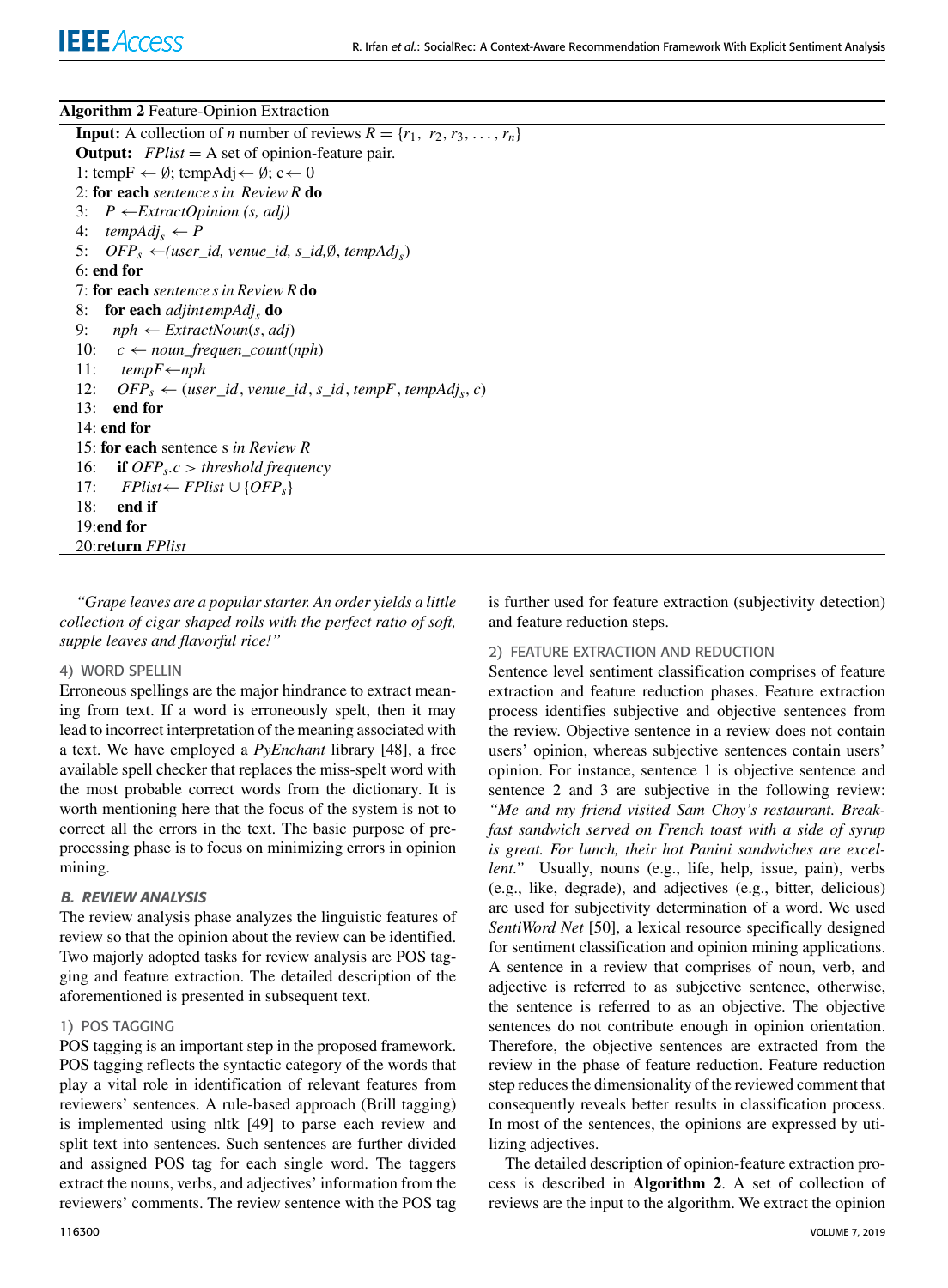from every single sentence *s* of each review *R*. The opinions are obtained by extracting the adjective of every sentence. Simultaneously, we assign the Opinion Feature Pair (OFP) as user ID, venue ID, sentence ID, ∅, and adj, (where ∅ represents the feature is empty) into a global OFP set. After the initial opinion set is extracted based on the adjectives, we extract the features associated with every opinion in Line 8-Line 12. Features are usually presented as noun or noun phrase denoted as *nph*. In a single sentence, each noun centered within an opinion window is added to the candidate feature set and the corresponding OFP is updated. We assume the distance between two neighbor words is 1. For the opinion window in a sentence, we assume the opinion as a center point. Each noun or noun phrase with the distance to the center less than 5 is extracted by utilizing *ExtractNoun()* function in Line 9. Consequently, the frequency of every noun or noun phrase (if repeated) is also accumulated in Line 10. The OFP is also updated with the newly derived noun or noun phrase as (reviewer\_id, venue\_id, sentence\_id, feature, adj, *c*). In Line 15-Line 19 only those pair of OFP are extracted that have higher noun frequency count than user defined threshold frequency. We are more interested in the frequently discussed features. Therefore, the infrequently discussed features are pruned and the updated list of OFP will be further used for polarity detection using classification.

## C. POLARITY DETECTION

Polarity detection process classifies sentences of a review as positive, negative, and neutral. We prefer sentence-level polarity classification as the sentence-level polarity detection provides a more fine-grained interpretation of each sentence in a review [51]. The basic mechanism of polarity detection by classification is presented in **Fig. 3**.



**FIGURE 3.** Polarity detection with machine learning algorithms.

Various classification algorithms have been widely deployed for polarity detection [35]. In our particular scenario, each review also has a preference integer rating, and

training and testing data are readily available. Generally, a review with 4 to 5 preference ratings is considered a positive review and a review with preference ratings 1 to 2 is considered a negative review. The existing studies present various supervised learning methods to classify the sentences into positive, negative and neutral sentences. We selected Naïve Bayes and Support Vector Machine (SVM) for the classification of the sentences into positive, negative, and neutral sentences, as these techniques have better comparative performance for text classification [35].

#### 1) NAÏVE BAYES MODEL FOR SENTIMENT CLASSIFICATION

Naïve Bayes classifier is a probabilistic machine learning technique [46]. The classifier models the distribution of the reviews in each class using a probabilistic model. We assume that the reviews are modelled according to a Bernoulli document model [23] that computes the posterior probability of each class based on the distribution of words in a review. In Bernoulli document model, presence and absence of words in a review is considered as a binary vector that represents a point in a space of words. If we have a vocabulary set *V* of |*V*| words, then the *k*th dimension of a review's vector corresponds to word  $w_k$  in the vocabulary. Let  $b_i$  be the feature vector for the *j*th sentence  $S^j$ , then the *k*th element of  $b_j$  termed as  $b_{jk}$  is either 0 or 1 representing the absence and presence of word  $w_k$  in the *j*th sentence of a review. Let  $P(w_k|C)$  be the probability of occurrence of a word  $w_k$  given a review of class  $C$ . The probability of  $w_k$  not occurring in a review of class *C* is given by  $1 - P(w_k | C)$ . To classify each unlabeled sentence  $S^j$  in a review, we estimate the posterior probability for each class as follows

$$
P(C | S^{j}) = P(C) \prod_{k=1}^{|V|} b_{jk} [P(w_{k} | C) + (1 - b_{jk}) 1 - P(w_{k} | C)].
$$
 (1)

$$
P = \begin{cases} P(w_k|C) & \text{if } b_{jk} = 1 \\ \text{otherwise} \\ (1 - P(w_k|C)). & \text{if } b_{jk} = 0 \end{cases}
$$
 (2)

#### 2) SVM MODEL FOR SENTIMENT CLASSIFICATION

*s*.*t*

SVM is a very popular machine learning technique for the text classification [52]. SVM finds an optimal hyperplane represented by vector  $\vec{v}$  that separates a review in positive class from a review in negative class. As presented in a **Fig. 4**, a set of positive and negative labeled reviews' vector is considered to be linearly separable if there exists a vector  $\vec{v}$  and a scalar *b* such that the following inequalities are applicable

$$
Polarity(s) = \begin{cases} Positive & \vec{v} \cdot \vec{r} - b \ge +1 \\ Negative & \vec{v} \cdot \vec{r} - b < -1 \\ Neural & \vec{v} \cdot \vec{r} - b = 0 \end{cases}
$$
(3)

where *s* is the sentence in single review. The margin of the decision boundary is presented by the distance between the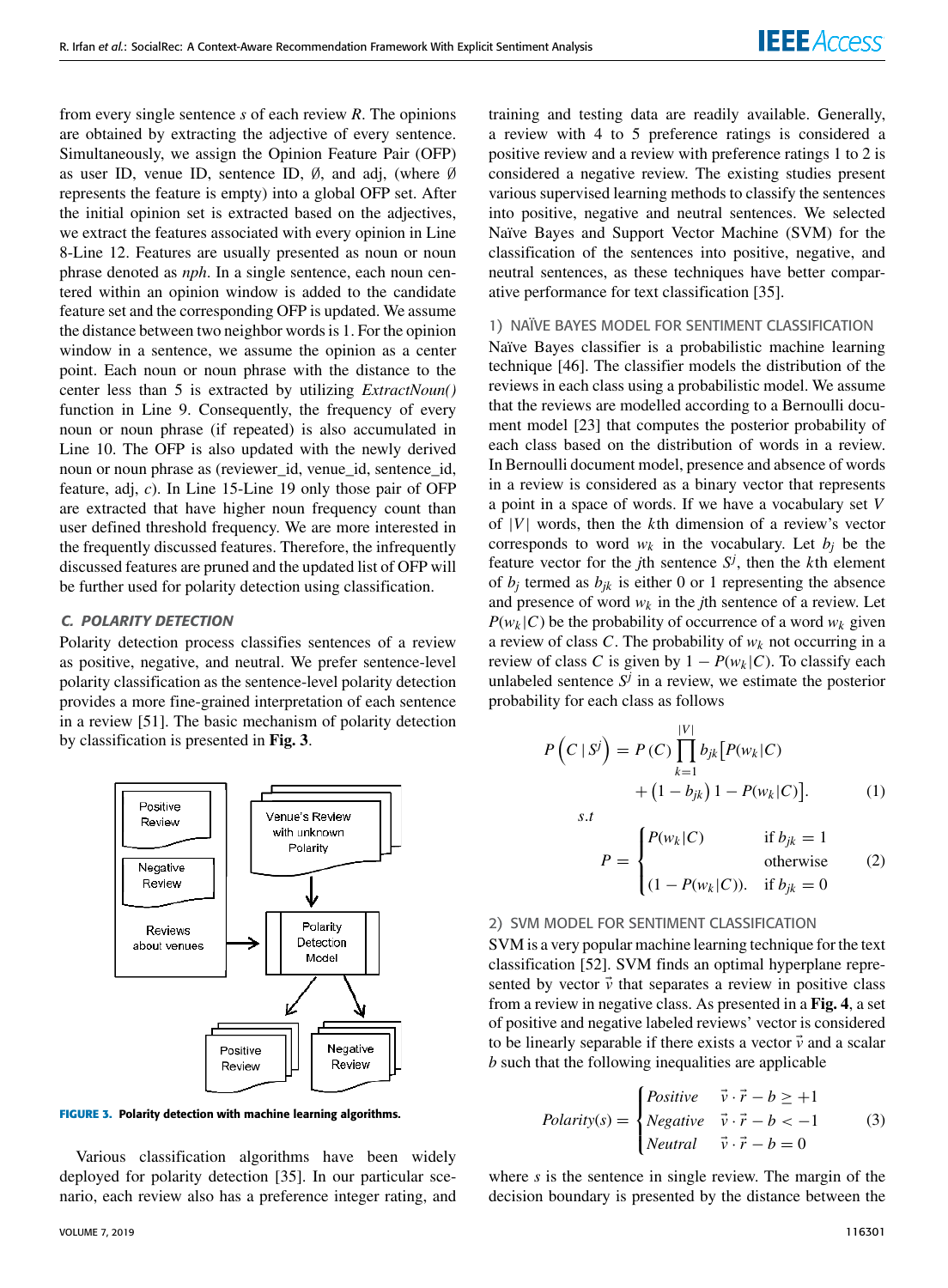

**FIGURE 4.** Positive and negative review representation using SVM.

two hyperplanes  $\vec{v} \cdot \vec{r} - b = +1$  and  $\vec{v} \cdot \vec{r} - b = -1$ , and these hyperplans are shownas dotted lines in Fig. 4 [52].

#### 3) AGGREGATED SENTIMENT SCORE

After classification phase, each sentence has a sentiment score  $+1$ , 0,  $-1$  for positive, neutral, and negative sentence, respectively. In aggregate sentiment score phase, we aggregate the sentiment score of each sentence to obtain the overall score of the entire review. Let *R* be a set of *n* reviews  ${r_1, r_2, r_3, \ldots, r_n}$  by a single user for a single venue, and *S* be a set of *m* sentences in each review  $\{s_1, s_2, s_3, \ldots, s_m\}$ . The overall sentiment score calculated for each sentence in the set of reviews as follows

$$
Score_{overall} = \sum_{i=1}^{n} \sum_{j=1}^{m} Sco_{r_i s_j},
$$
\n(4)

where *Sco* is the sentiment score calculated for each sentence in a review. The *Scoreoverall* will be used in userto-venue matrix to compute popular venues and users in Subsection D.1. The polarity of a review can be defined as

$$
Polarity(r) = \begin{cases} Positive & \text{if } \sum_{i=1}^{n} Sco_{s_i} > 0\\ Negative & \text{if } \sum_{i=1}^{n} Sco_{s_i} < 0\\ Neutral & \text{if } \sum_{i=1}^{n} Sco_{s_i} = 0. \end{cases}
$$
(5)

The neutral sentences can be considered as objective sentences containing no information about the venue and can be extracted from the dataset.

#### D. RECOMMENDATIO

In terms of functionality, the proposed CF-based hybrid recommendation model has three main modules: (a) popularity ranking of reviewers and venues, (b) similarity graph generation among popular reviewers, and (c) recommendation module that is responsible for generating the recommendation for a reviewer. The detailed functionality of the above mentioned modules is discussed in the following subsections.

## 1) REVIEWER-VENUE POPULARITY RANKING

This subsection presents the process of assigning popularity ranking to reviewers and venues. The higher ranked venues and reviewers are known as popular venues and expert reviewers, respectively. HA inference model [45] is utilized to perform the ranking for producing a set of expert reviewers and popular venues. To compute the expert reviewers' and popular venues', first we need to create a user-to-venue matrix. Let the matrix be represented by  $M_r$ , and its values are the scores computed in (4). Let  $[p_v]$  and  $[e_u]$  represent the score matrices for a popular venue and an expert reviewer, respectively, with initial values set to 1s. The following formulas compute the score for popular venues and expert reviewers [9].

$$
p_v = M_r^T \times e_u. \tag{6}
$$

$$
e_u = M_r \times p_v. \tag{7}
$$

If we use  $p_v^{\lt n>}$  and  $e_u^{\lt n>}$  to represent the score of popular venue and expert reviewers at *nth* iteration, then the following equations generate the score of popular venues and expert reviewers iteratively.

$$
p_{v}^{} = (M_{r}^{T} \times M_{r}) \times p_{v}^{}.
$$
 (8)

$$
e_u^{} = (M_r \times M_r^T) \times e_u^{}.
$$
 (9)

The purpose behind using HA method is to generate a subset of reviewers who have commented popular venues, and a subset of venues that are frequently commented by expert reviewers.

#### 2) REVIEWER-VENUE SOCIAL GRAPH CREATIO

This phase creates social graph among expert reviewers. The idea is to generate a network of like-minded people (reviewers) who share the similar comments by assigning same sentiment score for various venues. The graph constructed in current phase will be made available for CF-based heuristic recommendation process that finds an optimal path on the graph. Such a path carries a collective opinion about venues by expert reviewers who are also most similar to an active reviewer.

The similarity computation between two reviewers in the similarity graph is performed by applying the Pearson Correlation Coefficient (PCC) [1]. The value of PCC ranges between  $-1$  and  $+1$ . Positive values indicate that the similarity exists between two reviewers with highest similarity at 1, whereas negative PCC values means the choices of the two reviewers does not match. PCC is computed by using (11).

In (11), the similarity between two reviewers  $x$  and  $y$  is computed only for venues that are commented by both of the reviewers.

$$
sim(x, y) = \frac{\sum_{v \in S_{xy}} (r_{xv} - \overline{r}_l)(r_{yv} - \overline{r}_y)}{\sqrt{\sum_{v \in S_{xy}} (r_{xv} - \overline{r}_u)^2 \sum_{v \in S_{xy}} (r_{yv} - \overline{r}_y)^2}},
$$
\n(10)

where

$$
S_{ij} = \{ v \in V \mid r_{xv} \neq 0 \land r_{yv} \neq 0 \}
$$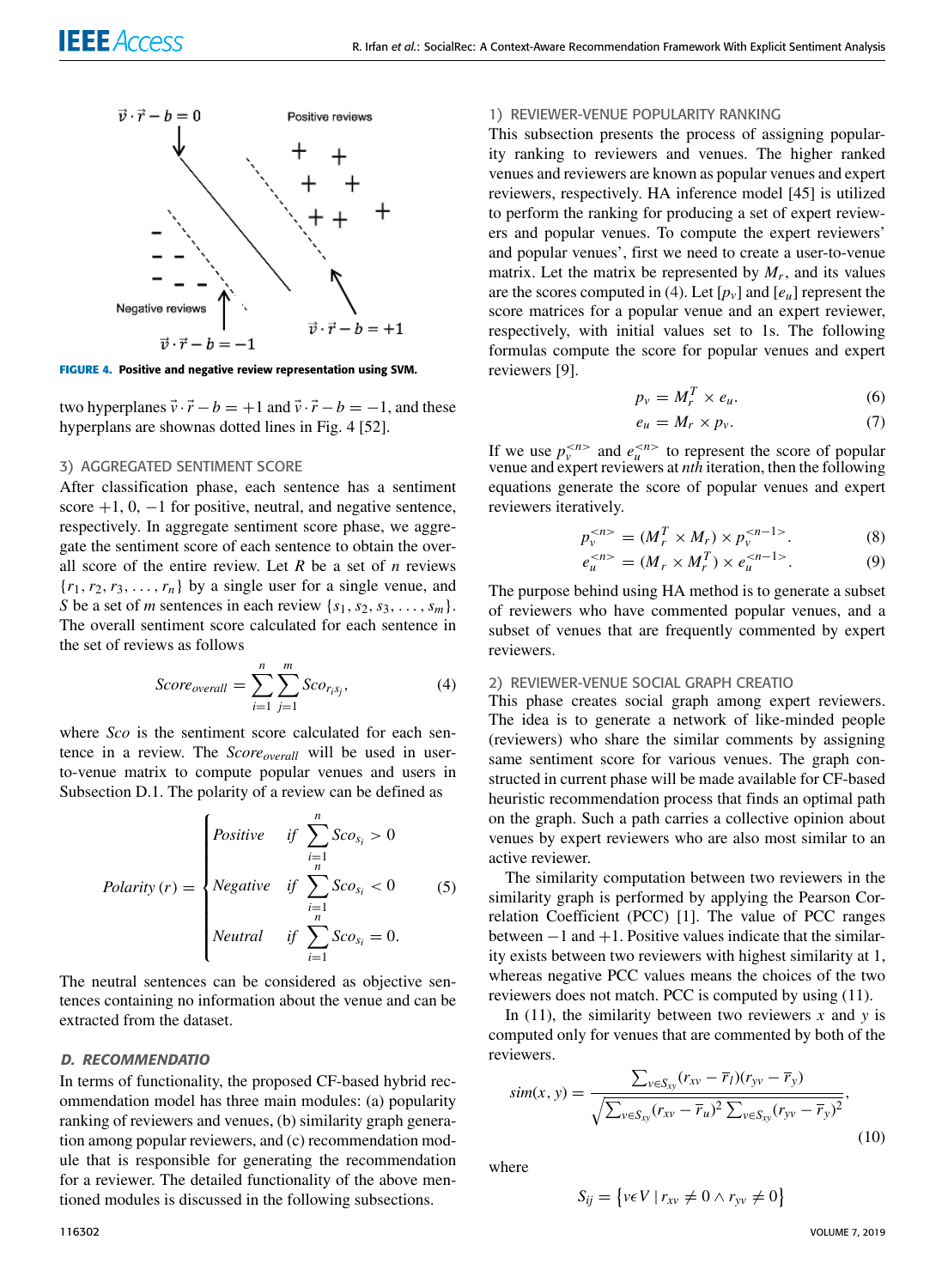The similarity computation in (11) results into a very sparse similarity graph due to the fact that majority of the venues have no feedback provided by either of the two reviewers. Therefore, to address the data sparseness problem, we augment the similarity computation with the *trust measure*. The trust measure can be interpreted as a conditional probability that given a feedback provided for a venue by a reviewer, the feedback for the same venue is also provided by another reviewer in the dataset. Moreover, it depicts the amount of trust (or confidence) showed by both the reviewers in the venues commonly reviewed by them. The following equation is utilized to calculate the weight of an edge between two reviewers.

$$
\omega_{ij} = \begin{cases}\n\sin(x, y) & \text{if } \sin(x, y) > 0 \\
\text{otherwise} & \text{otherwise}\n\end{cases}
$$
\n(11)\n
$$
P(r_x | r_y) \times \frac{1}{1 + \sum_{x \in V_y} |r_{xy} - r_{yy}|}, \quad P[r_y] \neq 0,
$$

where  $V_y$  is the set of venues checked-in by user y. The parameter  $P(r_x | r_y) = P(r_x \cap r_y) / P(r_y)$  is the likelihood ratio that both reviewers may have checked-in at the similar set of venues. The expression multiplied by probability keeps the overall value lower than the similarity, so that the similarity is given preference. Using  $(11)$ , an edge weight is assigned in the graph if the similarity value is greater than zero, otherwise, the lower term value is used as an edge weight. This helps in addressing the data sparseness issue that results due to zero similarity values.

#### 3) HEURISTIC RECOMMENDATION APPROACH

In this subsection, a heuristic approach is presented that generates a set of top-*N* venue recommendations in a user's current context based on a graph of the expert reviewers. The graph of expert reviewers for a given region (e.g., Newyork City) and a category of interest (e.g., restaurant) as a user's context is retrieved from the database. The similarity of the active user is computed with all of the reviewer nodes in the graph using (11) and only those nodes are connected with active user with which the similarity is greater than zero. Each edge of the graph has a weight that is calculated by utilizing the weight computation formula described in (11). The edges connecting the nodes at the same level *L* are intentionally labeled blank as represented in **Fig. 5**, because they are not traversed during the execution of **Algorithm 3**. The top-*N* venues recommended by the heuristic approach are the ones that were not previously visited by the active reviewer. Algorithm 3 illustrates the step by step procedure of the heuristic approach for online recommendations.

*1. Initializations (Line 1–Line 5):*

◦ The identification of the active user, type of venues to be recommended for active user and features of the venues (category and location) for which the user needs recommendation are taken as the input of the Algorithm 3.



**FIGURE 5.** Expert reviewers' similarity graph.

- In Line 2 and Line 3, the similarity graph of the expert reviewers is retrieved. Only those neighbors of active user are selected from the graph that have non-zero similarity computation with the active user. In Line 4, the current reviewer node is stored in list *V*
- *2. Iterative solution construction (Line 5*–*Line 22):*
	- In the Line 5, the weights are assigned to each neighbor node  $(N_a)$  based on the similarity function  $sim (a, j)$ (defined in (11)) that is further multiplied by the  $1/\Delta_{ri}$ that is the edge count between the active reviewer and neighboring node.
	- Only those venues are selected from the neighboring nodes that were not previously visited by the active user (Line 7). The selected venues are appended in the matrix *A*. The visited neighbor is stored in the list *V* (Line 6–Line 10).
	- If at Line 11, the venue count in the matrix *A* is greater than the required number of venues  $N$ , then the control jumps to Line 22 that generates the ranking of the venues in matrix *A*.
	- If the required venue count is not achieved, then new active node (*a*) is selected amongst the neighbor set *Na*. The criterion for the new active node selection is that the node must have the maximum of the required number of venues. If no such node is found, then the control parses the Line 23. Otherwise, the edge count will also be incremented in Line 18 and in Line 19 and the control will jump back to Line 5.
- *3. Aggregate venues provided by the best nodes (Line 22):*
	- The venues are ranked to generate top-*N* venues to be recommended to the active user. The following equation is used to rank the venues.

$$
Rank_x = \frac{\sum_{e \in V} w(r, e) \times r_{ex}}{\sum_{e \in V} w(r, e)}.
$$
\n(12)

In (12),  $x$  is the venue to be ranked, the parameter  $r$  is the active reviewer node, and *rex* is the review score calculated for expert reviewer  $e \in V$  at venue *x*. The parameter  $w(r, e)$  represents the weight of the link in the similarity graph between the root node *r* and the expert reviewer *e*.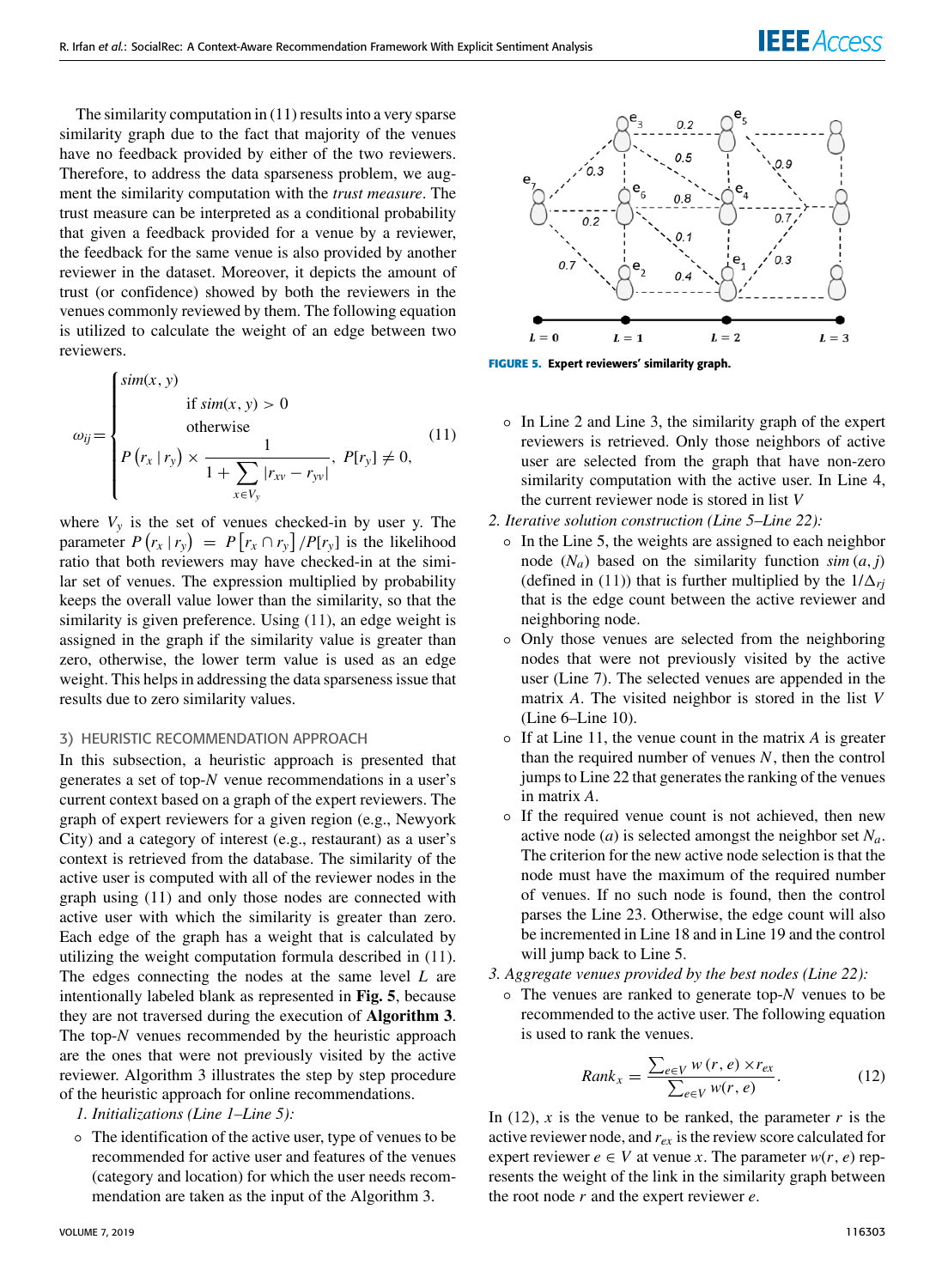**Algorithm 3** *SocialRec* Venue Recommendation Algorithm **Input:** Active user : *r*, Category: *C*, region: *R* **Output:** A set  $S'$  of top- $N$  venues visited by expert reviewer similar to active user. **Definitions**  $N_i$  = *neighbor set of node j,*  $\Delta_{ii}$  = *edge count between reviewers i* and*j*, *waj* = *edge weight between reviewer a and j,*  $Z_i$  = *number of required venues found at a node j, V* = *list of reviewers traversed by the active user r* 1:  $a \leftarrow r; L \leftarrow 1; V \leftarrow \emptyset$ 2:  $G_f \leftarrow \text{SimGraph}(C, R)$ 3:  $N_a \leftarrow \{x : G_f | \text{sim } (a, x) > 0 \}$ 4:  $V \leftarrow a$ 5:  $\forall j \in N_a, w_{aj} \leftarrow [\text{sim}(a, j) \times 1/\Delta_{rj}], j \in N_a$ 6: **for** each  $e \in N_a$  **do** 7:  $S \leftarrow \{v : V_e | v \notin V_r\}$ 8:  $A \leftarrow A.append(e, S)$ 9:  $V \leftarrow V \cup \{e\}$ 10: **end for** 11: **if** *venueCount*( $A$ )  $\geq N$  **then** 12: go to Line 23 13: **else** 14:  $\forall j \in N_a$ , select  $a \leftarrow j$ , such that we have arg *max*  $w_{aj} \times \frac{Z_j}{N}$  $\left[\frac{Z_j}{N}\right] \wedge N_j \neq \emptyset \wedge \forall g \in N_j | g \notin V$ 15: **if** *No any such node found in Step* 14 **then** 16: go to Line 23 17: **else** 18:  $L \leftarrow L + 1$ ; 19: go to Line 5 20: **end if** 21: **end if** 22: *S* ′ = *generaterank* (*A*) ′ 23: **return** *S*

## **V. PERFORMANCE EVALUATION**

In this section, we present the performance evaluation of the proposed *SocialRec* framework. We compare our framework with the following schemes: (a) User-based Collaborative Filtering (UBCF) [53], (b) Singular Value Decomposition (SVD) [52], (c) Random Walk with Restart (RWR) [45], and (d) Popular [41]. We utilized *''Yelp''* dataset that consists of 6,442,890 check-ins performed by 150,734 users at a total number of 1,280,969 venues [45]. In the selected dataset, out of the entire records, 80% of the records are used as the training set and 20% constitute the test set for the evaluation. We used a standard 10-fold cross validation technique for evaluating the accuracy rate of the proposed *SocialRec* framework [16].

# A. PERFORMANCE METRICS

Four commonly used performance evaluation metrics have been utilized to evaluate the proposed *SocialRec* recommendation frameworks: (a) precision, (b) recall, and (c) F-measure. The precision represents a ratio of the precise recommendations (true positive (tp)) to the total number of predicted recommendations (tp  $+$  false positive (fp)). A precise recommendation is the recommendation that has been predicted correctly in the top-*N* recommended venues.

$$
Precision = \frac{tp}{tp + fp}.
$$
\n(13)

The recall measures the average quality of the individual recommendations. The recall presents the proportion of all the precise recommendations in the top-*N* recommended venues and can be represented as:

$$
Recall = \frac{tp}{tp + fn}.
$$
\n(14)

The F-measure is the harmonic mean of precision and recall and denoted as follows:

$$
Fmeasure = \frac{2 \times Precision \times Recall}{Precision + Recall}.
$$
 (15)

## B. RESULTS

A series of simulation runs are conducted to test the performance of the proposed *SocialRec* system and the results are shown in **Fig. 6** (SocialRec is abbreviated as SRec in the graphs).

We compare *SocialRec* with the UBCF, SVD, Popular, and RWR algorithms using the underlying classifiers as SVM, NB, and *preference* rating. As depicted in the **Fig. 6**, the *SocialRec* outperforms the other schemes in terms of precision, recall and F-measure, respectively. The sentiment classifiers address the inherent biasness caused by the users' personal interest by filtering out actual positive and negative reviews from textual data that has been acquired through the classification process. Such biasness in users' textual reviews can easily be evident in the ''Yelp'' dataset through statistical analysis as presented in the **Fig. 7**. Out of 335,023 number of reviews, only 53.23% of the reviews had similar preference rating and sentiment score. In the original dataset, there were 68.57% of preference score of 4 or 5, 17.9% of preference score of 3, and 14.24% of preference score of less than 3.

**Fig. 7** shows that out of 68.57% of positive reviews only 63.9% reviews were those that are actually positive reviews, and the rest of 28.4% are identified as neutral reviews marked as positives reviewers. Similarly, out of 68.57% of positive reviews, 7.7% reviews were wrongly marked as positive reviews during preference rating. The figure also depicts that out of 17.19% of neutral reviews indicated by preference rating, there were 45.19% positive, 39.79% neutral, and 15.05% negative, when evaluated by sentiment score. Instead of relying on the integer scale (preference rating), the proposed scheme utilize the sentiment classifiers to classify the textual feedback into positive and negative reviews, consequently providing better recommendations in terms of high precision, accuracy, and F-measure.

Considering the preference rating, the *SocialRec* framework provides better solution for data sparseness problem by augmenting the similarity computation with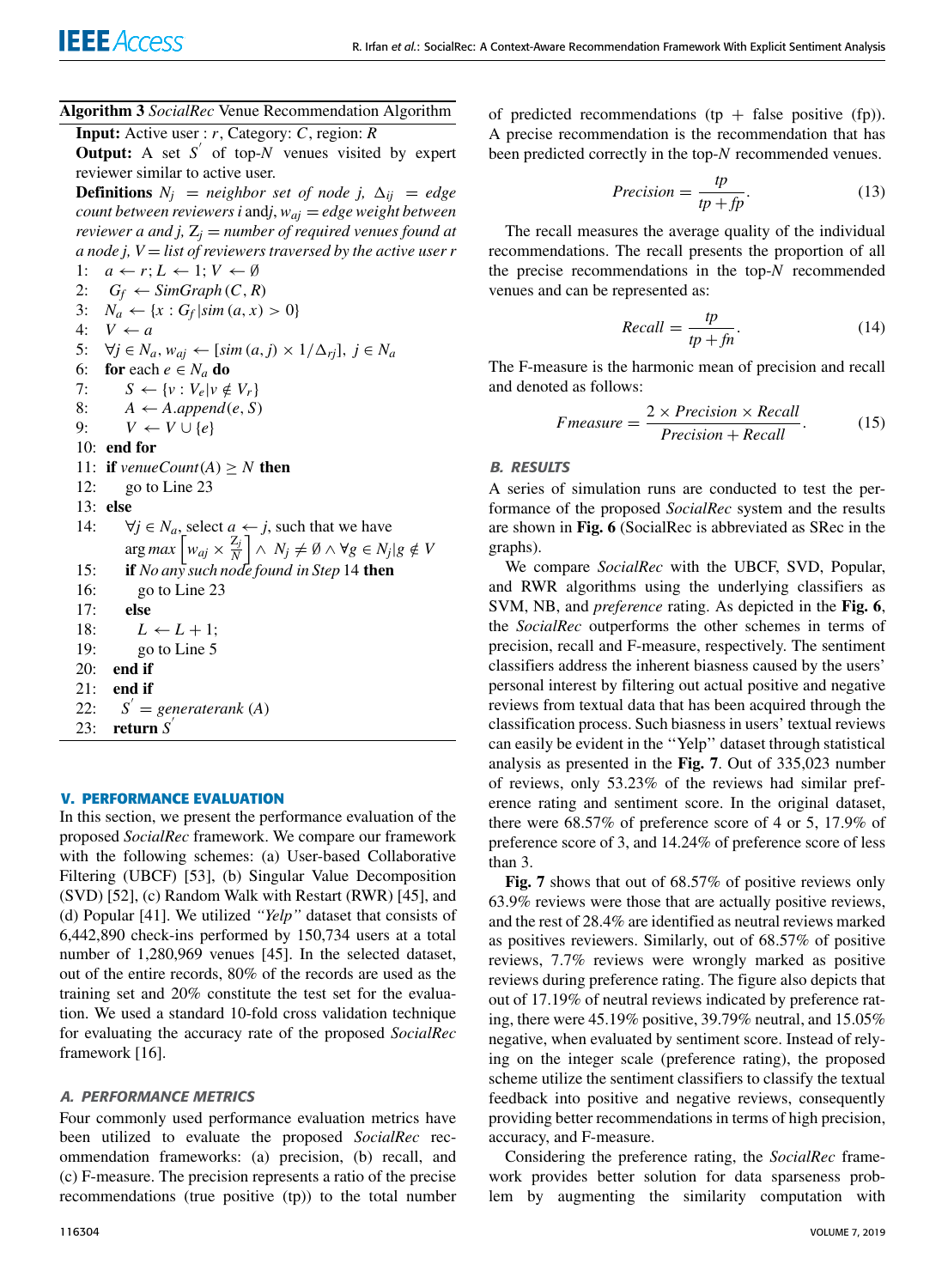

#### Underlying Classifier: Naïve Bayes (NB)









Results generate on Preference based Rating

 $(e)$ 





conditional probability. Data sparseness results in zero similarity values when we have sparse preference rating matrix. No matter if the users have visited the same venues, the difference in the visit counts will decrease the similarity of users. The zero similarity values cause data sparsness. We addressed the cold start problem by utilizing the HA inference model that helps inferring for the most popular venues within a specific region. The application of confidence measure and HA inference model effectively helps to obtain better solution that results in an increased recommendation precision.

The well-known collaborative filtering techniques, such as SVD and UBCF presented low performance in terms of precision, recall, and f-measure due to high data sparseness. The popularity-based approach exhibited comparatively better performance than the collaborative filtering approach. The main reason is that the popularity-based approach does not compute the similarity matrix, however, with tradeoff of reduced precision. Therefore, the popularity-based approach is not significantly affected by data sparseness problem.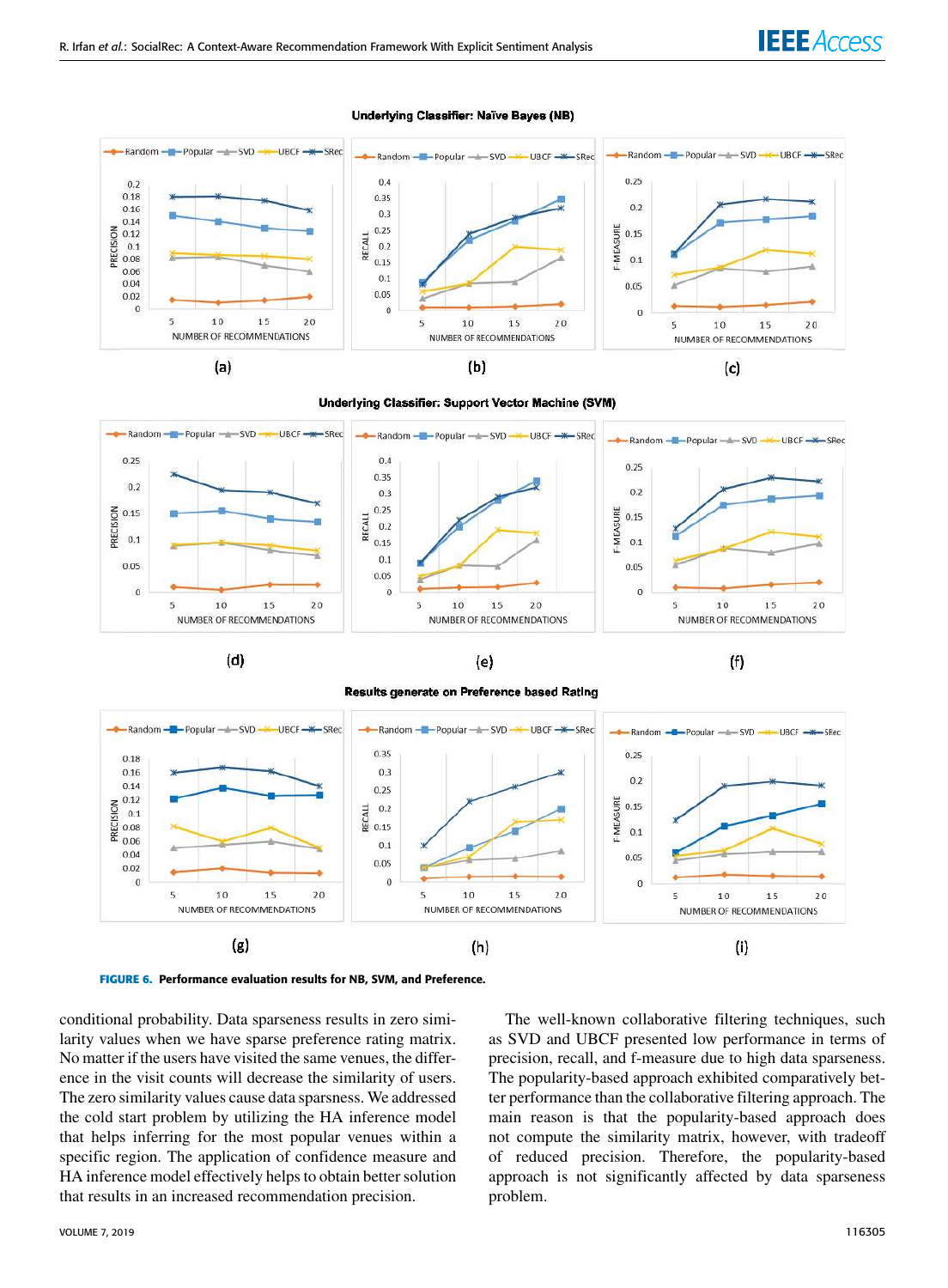

**FIGURE 7.** Statistical analysis of positive and negative reviews.



 $(a)$ 

**FIGURE 8.** Performance evaluation for top-K recommendations.

As presented in **Fig. 6 (b)**, the recall of *SocialRec* framework is the highest for  $N = 15$ , which indicates that the framework provides a greater coverage in terms of recommendations. The performance of RWR remains low for all the aforementioned metrics.

**Fig. 8** presents the average performance of the proposed scheme for top *K* recommendations. We can observe from the figure that as the number of recommendations *K* increases, the precision value of almost all the techniques in **Fig. 8** also decreases. This phenomenon has been well reported in the existing literature of recommendation systems. However, even at  $K = 20$ , the average oveall peformance of our proposed scheme (*SRec*) remains superior than the existing schemes.

## C. DISCUSSIONS

By considering not only the explicit star ratings, but also the significance of embedded text in feedback, our proposed

scheme attempts to address the inherent biasness caused by the deviation in a feedback's numerical rating and sentiments. Compared to just only star ratings, such approach may not be having very high precision/accuracy values, but the ratings are more optimal as they are encompasing the inherent embedded features that are mostly neglected by the traditional rating based recommender systems. Therefore, the proposed framework can be beneficial for applications such as restaurant recommendation, tourists spots recommendations, movie recommendations, etc., where the user sentiments play an important role.

#### **VI. CONCLUSION**

We have presented a hybrid recommendation framework named *SocialRec* to produce recommendations by considering textual data and utilizing the user textual review for computing recommendations. The significance of the proposed framework is the adaptation of popular collaborative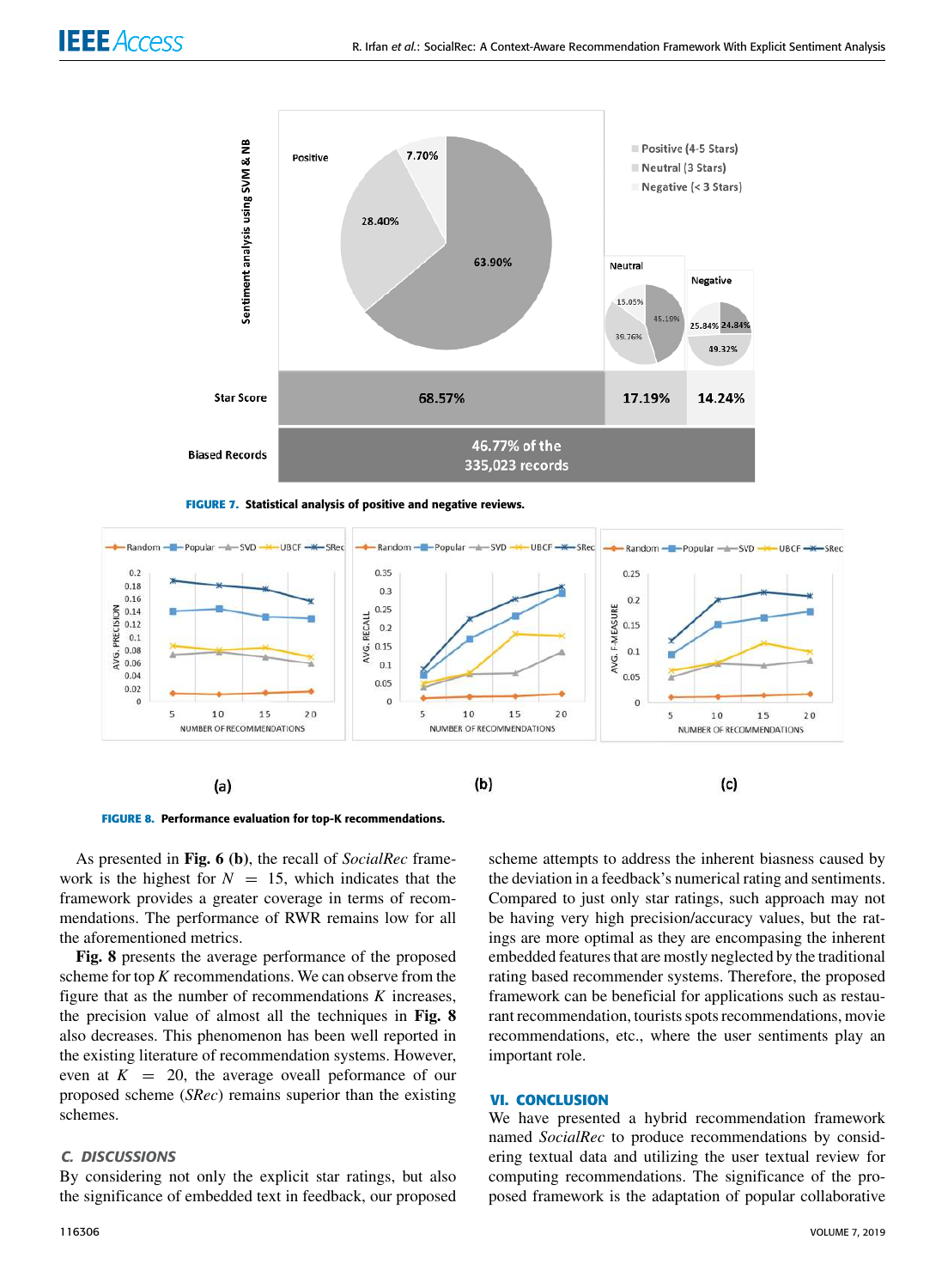filtering and sentiment classification, such as SVM and NB method to compute positive and negative reviews for the recommendation. We addressed the data sparseness by augmenting the similarity computation with trust measure based on the intuition that the visit patterns of two users may be different, however, they might have visited the same venues. Such knowledge is utilized in computation of confidence measure.

Our future work involves the use of multi-objective optimization to find out an optimal solution from multiple conflicting objectives, thus improving the overall quality fo recommendations. Moreover, we intend to use our expertise in machine learning in detection of fake news, online bots, and many nlp related applications.

#### **REFERENCES**

- [1] F. Rehman, O. Khalid, and S. A. Madani, ''A comparative study of location-based recommendation systems,'' *Knowl. Eng. Rev.*, vol. 32, no. e7, pp. 1–30, Jan. 2017.
- [2] A. Majid, L. Chen, G. Chen, H. T. Mirza, I. Hussain, and J. Woodward, ''A context-aware personalized travel recommendation system based on geotagged social media data mining,'' *Int. J. Geograph. Inf. Sci.*, vol. 27, no. 4, pp. 662–684, Apr. 2013.
- [3] M. Shardlow, R. Batista-Navarro, P. Thompson, R. Nawaz, J. McNaught, and S. Ananiadou, ''Identification of research hypotheses and new knowledge from scientific literature,'' *BMC Med. Informat. Decis. Making*, vol. 18, no. 1, p. 46, Dec. 2018.
- [4] P. Thompson, R. Nawaz, I. Korkontzelos, W. Black, J. McNaught, and S. Ananiadou, ''News search using discourse analytics,'' in *Proc. Digit. Heritage Int. Congr. (Digit. Heritage)*, Oct. 2013, pp. 597–604.
- [5] P. Thompson, R. Nawaz, J. McNaught, and S. Ananiadou, ''Enriching news events with meta-knowledge information,'' *Lang. Resour. Eval.*, vol. 51, no. 2, pp. 409–438, Jun. 2017.
- [6] S. Mohammad, M. U. S. Khan, M. Ali, L. Liu, M. Shardlow, and R. Nawaz, ''Bot detection using a single post on social media,'' in *Proc. WorldS4*, 2019.
- [7] F. Rehman, O. Khalid, K. Bilal, N. Haq, K. Bilal, and S. A. Madani, ''Diet-Right: A smart food recommendation system,'' *KSII Trans. Internet Inf. Syst.*, vol. 11, no. 6, pp. 2910–2925, Jun.2017.
- [8] R. Yunus, O. Arif, H. Afzal, M. F. Amjad, H. Abbas, H. N. Bokhari, S. T. Haider, N. Zafar, and R. Nawaz, ''A framework to estimate the nutritional value of food in real time using deep learning techniques,'' *IEEE Access*, vol. 7, pp. 2643–2652, 2019.
- [9] O. Khalid, M. U. S. Khan, S. U. Khan, and A. Y. Zomaya, ''OmniSuggest: A ubiquitous cloud-based context-aware recommendation system for mobile social networks,'' *IEEE Trans. Services Comput.*, vol. 7, no. 3, pp. 401–414, Jul./Sep. 2014.
- [10] R. Irfan, O. Khalid, M. U. S. Khan, C. Chira, R. Ranjan, F. Zhang, S. U. Khan, B. Veeravalli, K. Li, and A. Y. Zomaya, ''MobiContext: A context-aware cloud-based venue recommendation framework,'' *IEEE Trans. Cloud Comput.*, vol. 5, no. 4, pp. 712–724, Oct./Dec. 2017.
- [11] M. U. S. Khan, O. Khalid, Y. Huang, R. Ranjan, F. Zhang, F. Zhang, J. Cao, B. Veeravalli, S. U. Khan, K. Li, A. Y. Zomaya, ''MacroServ: A route recommendation service for large-scale evacuations,'' *IEEE Trans. Services Comput.*, vol. 10, no. 4, pp. 589–602, Jul./Aug. 2017.
- [12] H. Qadir, O. Khalid, M. U. S. Khan, A. U. R. Khan, and R. Nawaz, ''An optimal ride sharing recommendation framework for carpooling services,'' *IEEE Access*, vol. 6, pp. 62296–62313, 2018.
- [13] B. Smith and G. Linden, "Two decades of recommender systems at amazon.com,'' *IEEE Internet Comput.*, vol. 21, no. 3, pp. 12–18, May/Jun. 2017.
- [14] E. Teso, M. Olmedilla, M. R. Martínez-Torres, and S. L. Toral, "Application of text mining techniques to the analysis of discourse in eWOM communications from a gender perspective,'' *Technol. Forecasting Social Change*, vol. 129, pp. 131–142, Apr. 2018.
- [15] R. T. Batista-Navarro, G. Kontonatsios, C. Mihăilă, P. Thompson, R. Rak, R. N. I. Korkontzelos, and S. Ananiadou, ''Facilitating the analysis of discourse phenomena in an interoperable NLP platform,'' in *Proc. Int. Conf. Intell. Text Process. Comput. Linguistics*, 2013, pp. 559–571.
- [16] J. J.-C. Ying, E. H.-C. Lu, B.-N. Shi, and V. S. Tseng, "TripCloud: An intelligent cloud-based trip recommendation system,'' in *Proc. Int. Conf. Adv. Spatial Temporal Databases*, 2013, pp. 472–477.
- [17] Q. Qi, Z. Chen, J. Liu, C. Hui, and Q. Wu, "Using inferred tag ratings to improve user-based collaborative filtering,'' in *Proc. 27th ACM Symp. Appl. Comput.*, Mar. 2012, pp. 2008–2013.
- [18] M. Eirinaki, J. Gao, I. Varlamis, and K. Tserpes, ''Recommender systems for large-scale social networks: A review of challenges and solutions,'' *Future Gener. Comput. Syst.*, vol. 78, pp. 403–418, Jan. 2018.
- [19] A. Bellogín, P. Castells, and I. Cantador, ''Improving memory-based collaborative filtering by neighbour selection based on user preference overlap,'' in *Proc. 10th Conf. Open Res. Areas Inf. Retr.*, May 2013, pp. 145–148.
- [20] C. Cechinel, M. Á. Sicilia, S. Sánchez-Alonso, and E. García-Barriocanal, ''Evaluating collaborative filtering recommendations inside large learning object repositories,'' *Inf. Process. Manage.*, vol. 49, no. 1, pp. 34–50, Jan. 2013.
- [21] Y. Shi, M. Larson, and A. Hanjalic, "Collaborative filtering beyond the user-item matrix: A survey of the state of the art and future challenges,'' *ACM Comput. Surv.*, vol. 47, no. 1, p. 3, Jul. 2014.
- [22] R. Nawaz, P. Thompson, and S. Ananiadou, ''Identification of manner in bio-events,'' in *Proc. LREC*, May 2012, pp. 3505–3510.
- [23] P. Pitchandi and N. Raju, "Improving the performance of multivariate Bernoulli model based documents clustering algorithms using transformation techniques,'' *J. Comput. Sci.*, vol. 7, no. 5, pp. 762–769, 2011.
- [24] S. Ayyaz, U. Qamar, and R. Nawaz, ''HRS-CE: A hybrid framework to integrate content embeddings in recommender systems for cold start items,'' *J. Comput. Sci.*, vol. 29, pp. 9–18, Nov. 2018.
- [25] S. Ayyaz, U. Qamar, and R. Nawaz, ''HCF-CRS: A hybrid content based fuzzy conformal recommender system for providing recommendations with confidence,'' *PLoS ONE*, vol. 13, Oct. 2018, Art. no. e0204849.
- [26] S. Ananiadou, P. Thompson, and R. Nawaz, "Enhancing search: Events and their discourse context,'' in *Proc. Int. Conf. Intell. Text Process. Comput. Linguistics*, 2013, pp. 318–334.
- [27] P. Appalla, R. Selvaraj, V. M. Kuthadi, and T. Marwala, ''Hybrid fuzzy recommendation system for enhanced E-learning,'' *Adv. Syst., Control Autom.*, vol. 442, Dec. 2017, pp. 21–32.
- [28] K. N. Jain, V. Kumar, P. Kumar, and T. Choudhury, "Movie recommendation system: Hybrid information filtering system,'' in *Intelligent Computing and Information and Communication*. 2018, pp. 677–686.
- [29] L. Cui, W. Huang, Q. Yan, F. R. Yu, Z. Wena, and N. Lu, "A novel contextaware recommendation algorithm with two-level SVD in social networks,'' *Future Gener. Comput. Syst.*, vol. 86, pp. 1459–1470, Sep. 2018.
- [30] F. G. Contratres, S. N. Alves-Souza, L. V. L. Filgueiras, and L. S. DeSouza, ''Sentiment analysis of social network data for coldstart relief in recommender systems,'' in *Proc. WorldCIST*, 2018, pp. 122–132.
- [31] D. Miao and F. Lang, "A recommendation system based on text mining," in *Proc. IEEE Int. Conf. Cyber-Enabled Distrib. Comput. Knowl. Discovery*, Oct. 2017, pp. 318–321.
- [32] H. Yang, C. S. Lin, Z. Huang, and T. Tsai, in *Proc. 4th Multidisciplinary Int. Social Netw. Conf.*, Jul. 2017.
- [33] P. Kefalas and Y. Manolopoulos, "A time-aware spatio-textual recommender system,'' *Expert Syst. Appl.*, vol. 78, pp. 396–406, Jul. 2017.
- [34] G. Ganu, Y. Kakodkar, and A. Marian, "Improving the quality of predictions using textual information in online user reviews,'' *Inf. Syst.*, vol. 38, no. 1, pp. 1–15, Mar. 2013.
- [35] M. Roy, "Empirical study of different classifiers for sentiment analysis," *Data Mining Knowl. Eng.*, vol. 6, no. 4, 2014.
- [36] D. Munkovă, M. Munk, and M. Vozár, "Data pre-processing evaluation for text mining: Transaction/sequence model,'' *Procedia Comput. Sci.*, vol. 18, pp. 1198–1207, Jan. 2013.
- [37] E. Marrese-Taylor, J. D. Velásquez, F. Bravo-Marquez, and Y. Matsuo, ''Identifying customer preferences about tourism products using an aspect-based opinion mining approach,'' *Procedia Comput. Sci.*, vol. 22, pp. 182–191, Jan. 2013.
- [38] G. Chen and L. Chen, "Recommendation based on contextual opinion," in *User Modeling, Adaptation, and Personalization* (Lecture Notes in Computer Science), vol. 8538. 2014, pp. 61–73.
- [39] X. Liu, Y. Liu, and K. Abeer, "Personalized point-of-interest recommendation by mining users' preference transition,'' in *Proc. 22nd ACM Int. Conf. Inf. Knowl. Manage.*, Oct. 2013, pp. 733–738.